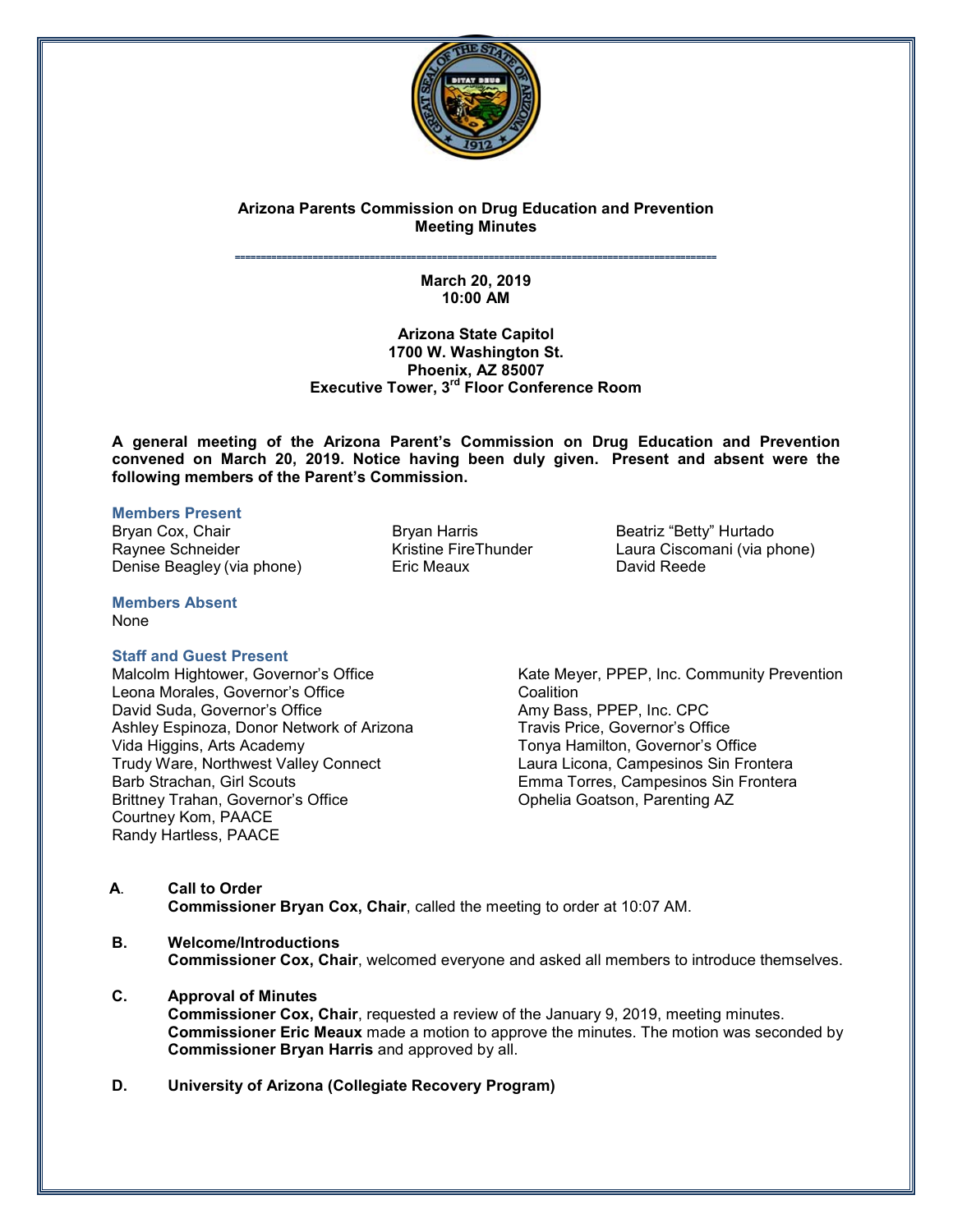**Commissioner Cox, Chair**, introduced John Fritsche, one of lead students for Wildcats Anonymous, Dr. Marian Binder, Director of Counseling & Psychology Services, University of Arizona Campus Health, and Lynn Reyes, Campus Health Services. Mr. Fritsche shared about the program, including meetings on campus, a peer mentoring program, and sober events during breaks. An example was shared regarding the meetings, which has grown to three per week with over 40 students and outside individuals participating. More information was shared on the Peer Mentoring program, which was started around two years ago; many students have utilized this program since its inception and appreciate being able to connect with fellow students maintaining their sobriety. Events have been successful such as during spring break, to provide sober alternatives. Future goals include getting a sober space on campus, sober housing, and full-time staff. Dr. Binder shared that the funding has assisted the program to market and publicize in ways they have not before, which has allowed them to reach more students in need of these resources. Ms. Reyes stated that their website is also used to reach students, including meeting and event details. They work with staff on campus to spread the word, as well. Mr. Fritsche expressed appreciation for the grant, which has enabled the program to grow immensely, providing a safe environment for students to enjoy college while maintaining sobriety. An anecdote was shared about students who were close to dropping out, then were assisted through these programs, and stayed in school. They look forward to continued growth in the future. The grant writer shared that Mr. Fritsche received a reward from the University President, as well as a paid visit to Texas Tech to learn about their programs, and bring back ideas. Dr. Binder mentioned the creation of a foundation in the future to become selfsufficient.

## **E. Discussion RFGA Budget and Timeline**

**Malcolm Hightower** provided a review of the timeline, including a training that occurred this morning for the grant reviewers. The budget and grantees will be finalized at May 15<sup>th</sup> meeting. Everyone will be completing a Conflict of Interest Disclosure form, to ensure fair voting (distributed at meeting, and will be emailed to those participating via phone). Award letters will go out in early June, with cohort of sub grantees starting in July, including a new grantee orientation. Award will last a full year with opportunity to re-up for another two years. There are 53 applicants on the list.

**Travis Price** provided an explanation of the disclosure form, including a confidentiality statement. Results will be made public after the award letters are sent out. There will be a list on the website of everyone who applied, posted at a later date.

**Mr. Hightower** shared that any conflicts of interest will not prevent participation, but they do need to be aware.

**Mr. Price** reviewed the budget and reiterated some timelines. The aim is to utilize the fund while maintaining the health of the fund. Budget should be around \$5.2 million, though there is some flexibility. Aim is to reserve around 75% of the fund balance at all times. They anticipate to split the budget with \$4 million going to the sub grantees, as determined by the evaluation team by voting. Roughly \$250,000 is reserved for collegiate recovery programs, funded through the Inter-state Agency (ISA) process, \$250,000 for the evaluation, and \$75,000 is reserved for sponsorships and conferences, to be determined, which will be run by the commission if substantial.

#### **G. Portable Practical Educational Preparation, Inc. (PPEP)**

**Commissioner Cox, Chair**, introduced Amy Bass, Director of Prevention; and Kate Meyer, CPC (Community Prevention Coalition) Prevention Coordinator. Ms. Bass shared that the program started in 2006 through a different grant, then they applied for Parents' Commission. She emphasized the difference that parents make as role models. She shared about the pressures on youth, including the formation of their identities. The program seeks to impact parents, youth directly, and the community through grassroots efforts. Resources and staff are few, but the coalition is comprised of 145 people. Parents' Commission is the primary source of funding. Ms. Meyer reviewed the subcommittees (seven) and projects funded through the Parents' Commission. She share that the youth group is interwoven through all sub committees. She presented on the following: Communities of Concern (family town halls run by facilitators), Diverse Voices in Prevention (cultural competency training and sharing best practices among Pima County), Medicine Abuse Prevention Initiative Collaborative (Rx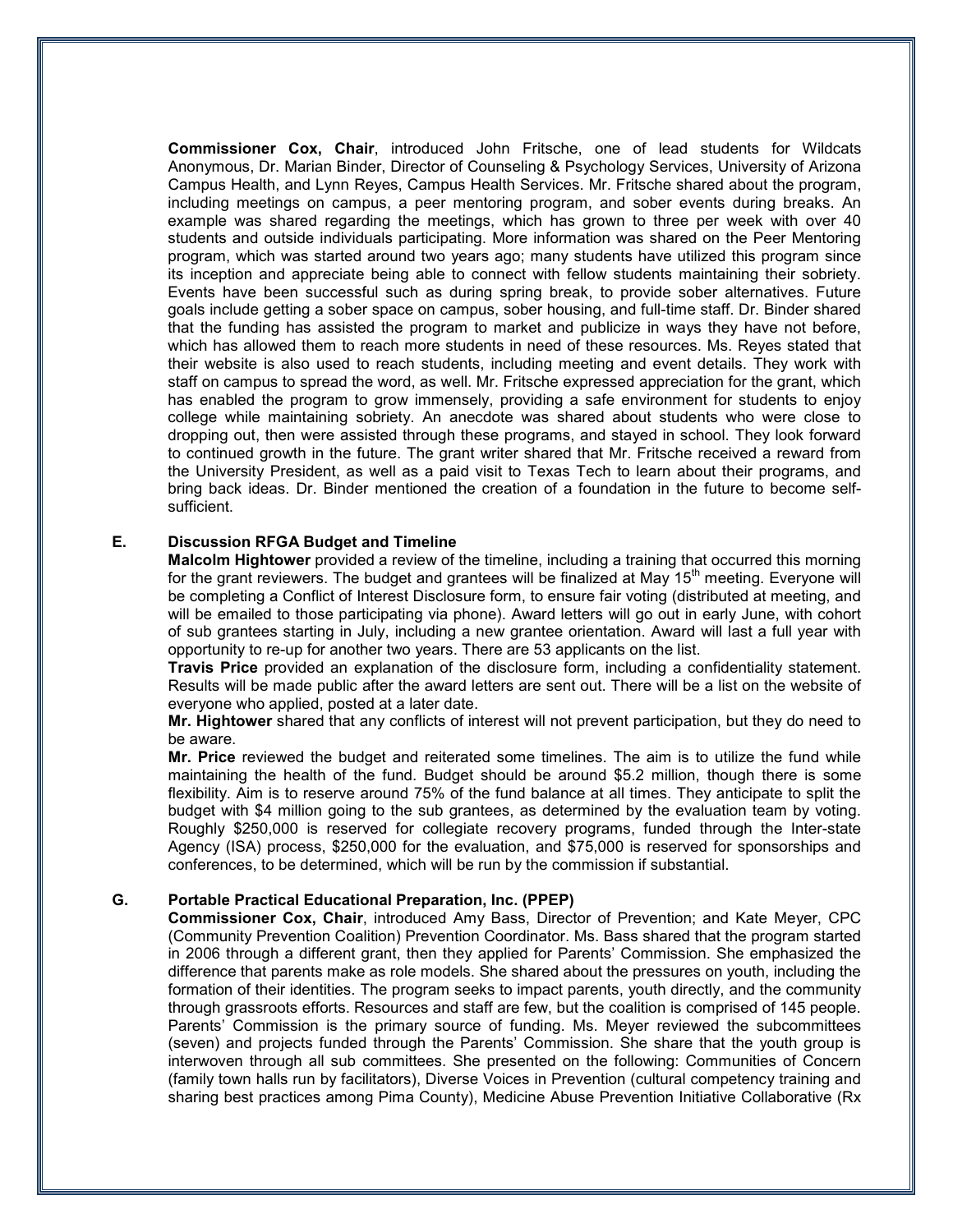training with parents, take backs, and Symposium), Media/Marketing Outreach Support Committee (PSA's, workshops, slogans, campaigns, field trips), Parent Education Programming Support (workshops for parents and teachers/professionals), Underage Drinking Prevention Collaborative (community education and policy change), and Be Free Pima (monthly meetings to train and educate youth that then go outreach other youth in the community). All sub committees meet monthly, sometimes twice a month. Ms. Bass shared that all this work is done largely by professionals volunteering their time, collaborating to create synergy. The youth leading the effort are very moving as well. Ms. Meyer shared an activity with a beach ball, which inspires discussion with youth.

## **H. Parker Area Alliance for Community Empowerment (PAACE)**

**Commissioner Cox, Chair**, introduced Randy Hartless, Director, and Courtney Kom, Director of Community Relations. PAACE was founded in 1995 as a grassroots movement. They are a 501©3 to promote a community free of violence and drug use. Mr. Hartless shared about their youth center, their coalition, parenting academy, after school program, volunteer program for teens, and community club. They have received Parents Commission funding since 2002. The coalition averages around 30 people a month, with 11 meetings per year. PAL (Players After School Learning Program) is a space for youth to do homework and provides drug-free curriculum. Volunteen Program is a work experience for youth who receive a small stipend (not funded by Parents' Commission). Youth 4 Youth started as a 4H club, but focuses on community service and fund raising. The Drug Free Communities (DFC) Grant allows them to take youth to a national conference in Washington DC. PAACE does other things in the community, such as Red Ribbon Week, movies in the park, summer activities, summer camp, etc. Ms. Kom shared about their programs which have been implemented at five different sites, with most focus in Parker. They utilize the Strengthening Families program, a 14 session evidence-based program teaching parent skills, children social skills, and family life skills training for high-risk families (with children age 3-12). They also offer free meals, transportation, and childcare, as well as incentive prizes and a portrait session. They have directly served 274 individuals through this program (up to 35 hours per participant), and 158,358 indirectly served. Ms. Kom also shared about PAACE's community partners. They have a goal to train every student at Parker High on Rx 360 (not funded by Parents' Commission).

### **I. Subgrantees Update**

**Ms. Morales** shared that on February 22<sup>nd</sup>, there was a pre-conference session, which was posted publically (around 60 attended in person with 60 more on the conference line). Questions were answered, and an amendment to the RFGA was made. It was decided to set an age range of 7-17 for youth to receive programming funded by this RFGA. The RFGA closed at midnight March  $19<sup>th</sup>$ . Successes from sub grantees were shared, highlighting impacts in the communities. One positive is that sub grantees have been including "why's" when there are discrepancies in the Quarterly Report numbers. Ms. Morales discussed that "success" can mean many things…high event turnout, changes on pre- and post- surveys, changes in family units, completion of programs over time, etc. She highlighted Child and Family Resources, which set a goal regarding change in perceptions from pre- and post- surveys…and saw a great change in those participating in the Strengthening Families program. They are also surpassing their goals regarding number of events, as are many other sub grantees. She highlighted the Arizona Youth Partnership, whose goal was 20 events, and already did 33 as of the second quarterly report. Mr. Hightower inquired if anyone is not in compliance, and Ms. Morales stated that all sub grantees are currently in compliance. Ms. Morales has six more site visits for this cycle, with two scheduled for next week and aiming to complete the remaining by the end of May.

#### **J. Announcements**

**Commissioner Cox, Chair**, opened up the floor for announcements. **Commissioner Beagley** shared about her upcoming presentation at a Problem Solving Conference as well as an upcoming Mental Health First Aid training.